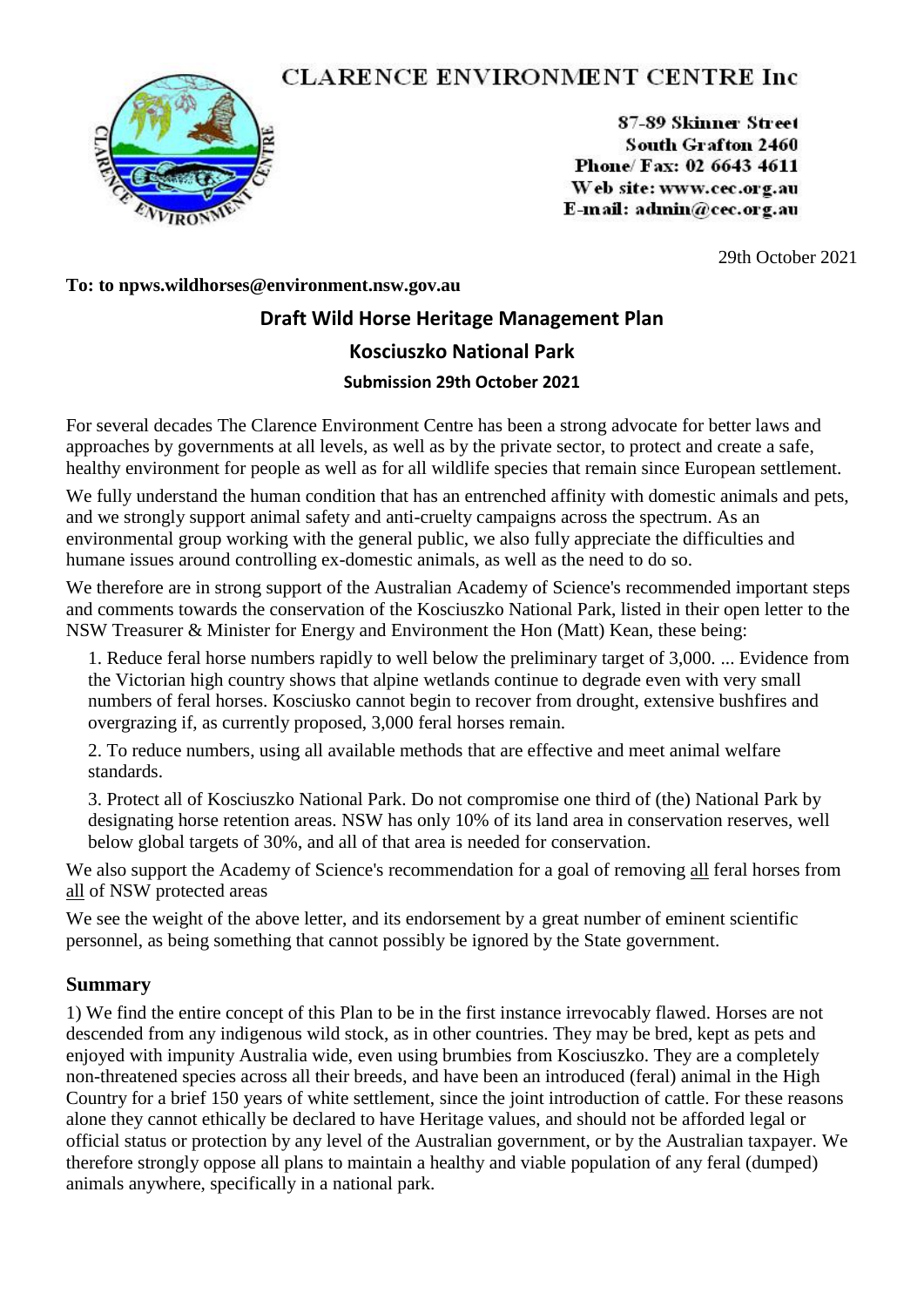2) We find the Plan itself to be totally at odds with The Kosciuszko National Park Act's requirement to conserve the Park's conservation values. We also deplore the fact that this suggestion has come about by pressure on government, mainly by weak reasons of a children's novel; some reckless riding depicted in a movie, and the convenient, heartless use of the brumbies as cannon fodder in the first world war.

We suggest by this that the government take fair warning against potential consequences of setting a precedent by an irresponsible decision in this instance, which could in future see similar pressure brought to bear by cat lobbyist groups who see their loved animal as meeting the criteria for a naturalised status in Australia, so demanding that a set number of cats be left to roam happily wild and free across the landscape. Or similarly the fox, which was imported by the same early settlers by reason of their fixed seen cultural values from the "old country".

3) In sympathy with true historians, we believe the connections and associations around the pioneer high country will always persist, in legend and in tall tales, even without the horses being visible to visitors. While not viewed by some as a particularly splendid era of Australian progress that needs to be immortalised in history, the rest of the mentioned European tangible cultural sites, huts, campsites, yards, traps and tracks, as well as old mining sites, viewing stations, scientific records etc, will nevertheless always remain.

4) We judge this Management Plan to be a typical unfortunate result of an inexperienced Minister making an insensitive decision on a sensitive issue, then leaving an ensuing Minister to clean up the mess. We hope the current decision-makers can now be strong enough to reject this Plan outright, and as a consequence also see fit to abolish the Kosciuszko Wild Horse Management Act 2018, which is our recommendation.

## **Responses**:

We approve of the removal areas (5.2, p15), and appreciate the benefits to the parks natural assets within these sites by this action. We also approve, to a point, the capture and control methods (p19), including lethal, proposed to achieve this aim.

**However, in no way would we, or could we, support any plan to dispose of any horse into the terror and trauma of any knackery or slaughter house (listed as a control method, page 20, for horses unable to be rehomed). This type of handling and alien environment from start to finish places any horse, tame or wild, in a totally unacceptable situation that can, and should be, deemed to be cruelty to the extreme**

We question the methods that might be used to confine the proposed 3,000 retained horses within the identified areas. We are concerned not only that this will be by the usual Australian traditional use of barbed wire, across kilometres of difficult terrain and wildlife habitat, but also that the cost and feasibility of installing and maintaining a fence of any type has not been considered. Most of us are fully aware that since the advent of Barry O'Farrell, funding for our NSW national parks and the staff that once used to oversee and manage their maintenance has been systematically withdrawn by each successive government, leaving our parks in a gradually worsening state of neglect and disrepair and in need of increasingly costly maintenance. **We therefore would see it as highly inappropriate if a considerable sum of taxpayer money should go towards fencing a large population of feral animals within a national park, while all other national parks have a pressing need for invested funds to keep such animals out.** 

**Part 3 of the Plan (page 4)** considers the European heritage value of the horses, and conveniently drags in the NSW populace at large as well as the full Australian population as being among the sentimental locals. Yet 150 years of myth and build up, without any tangible asset, cannot possibly, in our view, be termed as heritage. Certainly not while buildings of similar age are demolished to make way for development, and thousand-year old Aboriginal sites are destroyed by unsustainable mining activities.

We therefore strongly urge the government to apply further studies to ascertain the true mood of the general taxpayer: ie whether they would prefer to have their hard-earned money spent on maintaining and